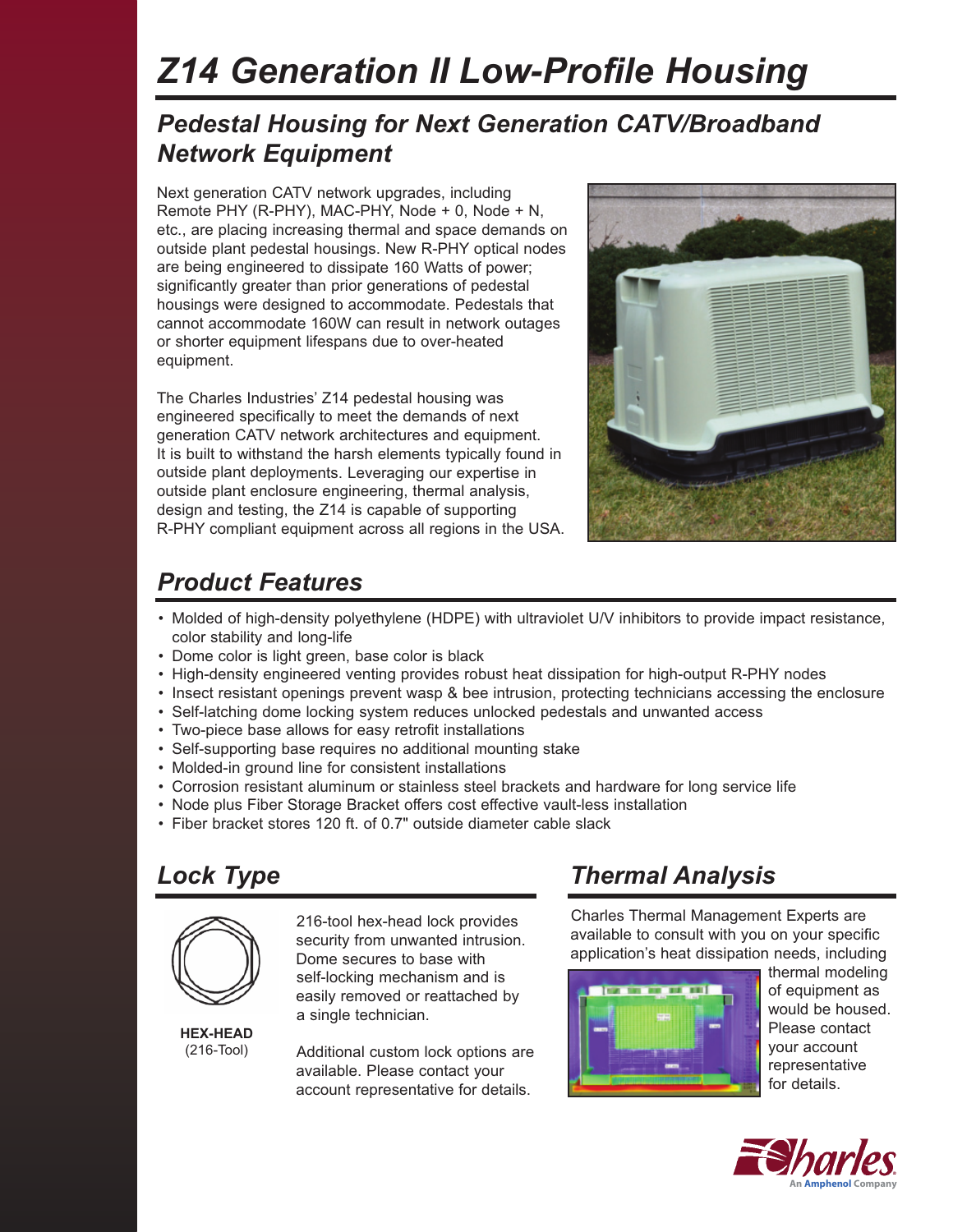#### *Internal Bracket*



**Front and Rear Views of Z14 low-profile node with fiber storage bracket. Photos are shown with customer-supplied equipment and cabling installed (not included).**

## *Housing Dimensions*